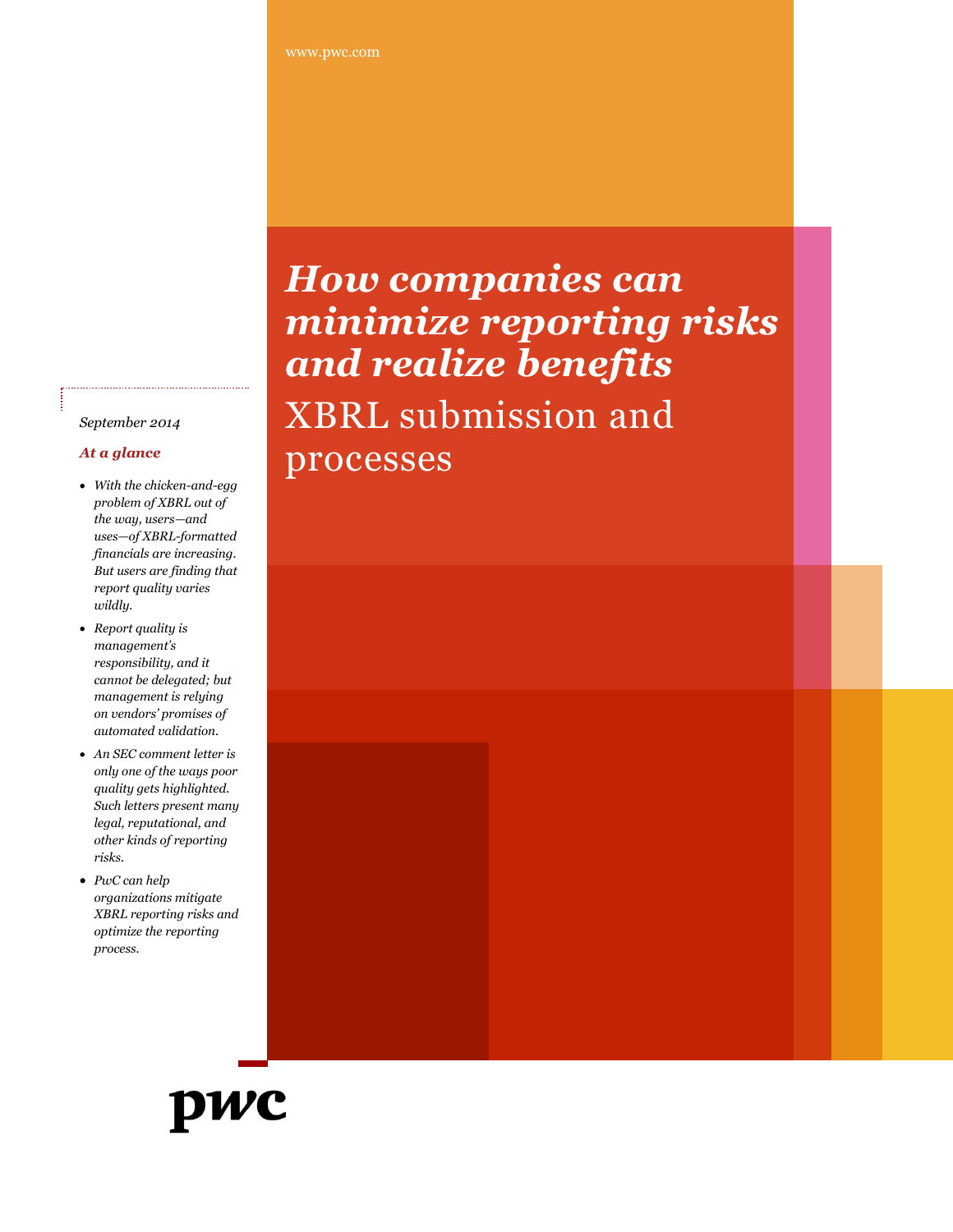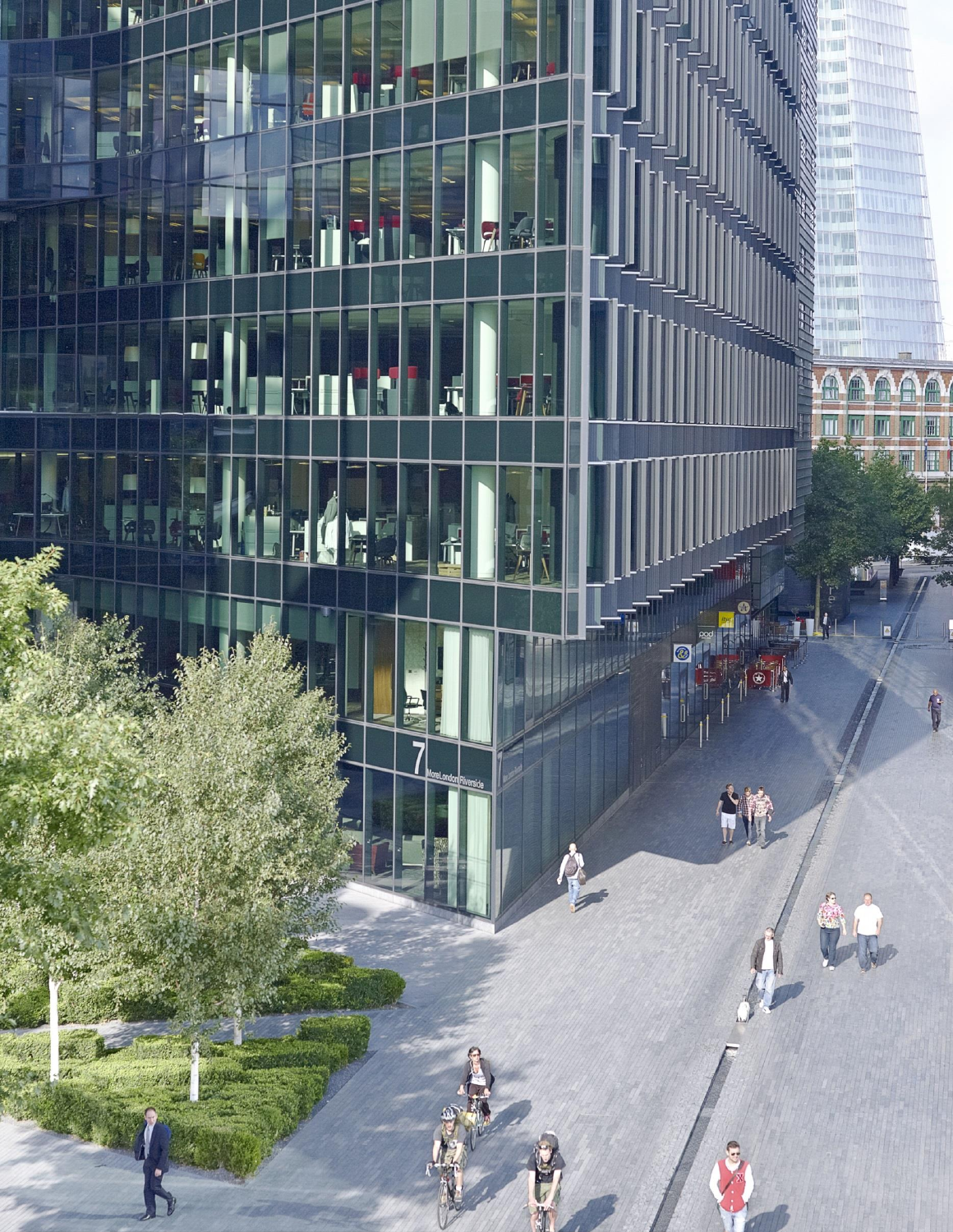### *The importance and benefits of report quality in XBRL submissions and processes*

In the sixth year of the US Securities and Exchange Commission (SEC) mandate requiring the submission of financial reports formatted in eXtensible Business Reporting Language (XBRL), pervasive issues related to poor report quality continue to affect how analysts perceive companies and to pose risks to filers. Based on their perception that no one is using the XBRL filings and on them feeling comforted by their XBRL vendors that potential problems are being minimized by automated tooling, management usually does not devote sufficient resources and attention to interactive data. With additional attention, corporate messages can be communicated more effectively; internal processes can be more efficient overall; and the costs and the time it takes for compliance can be reduced.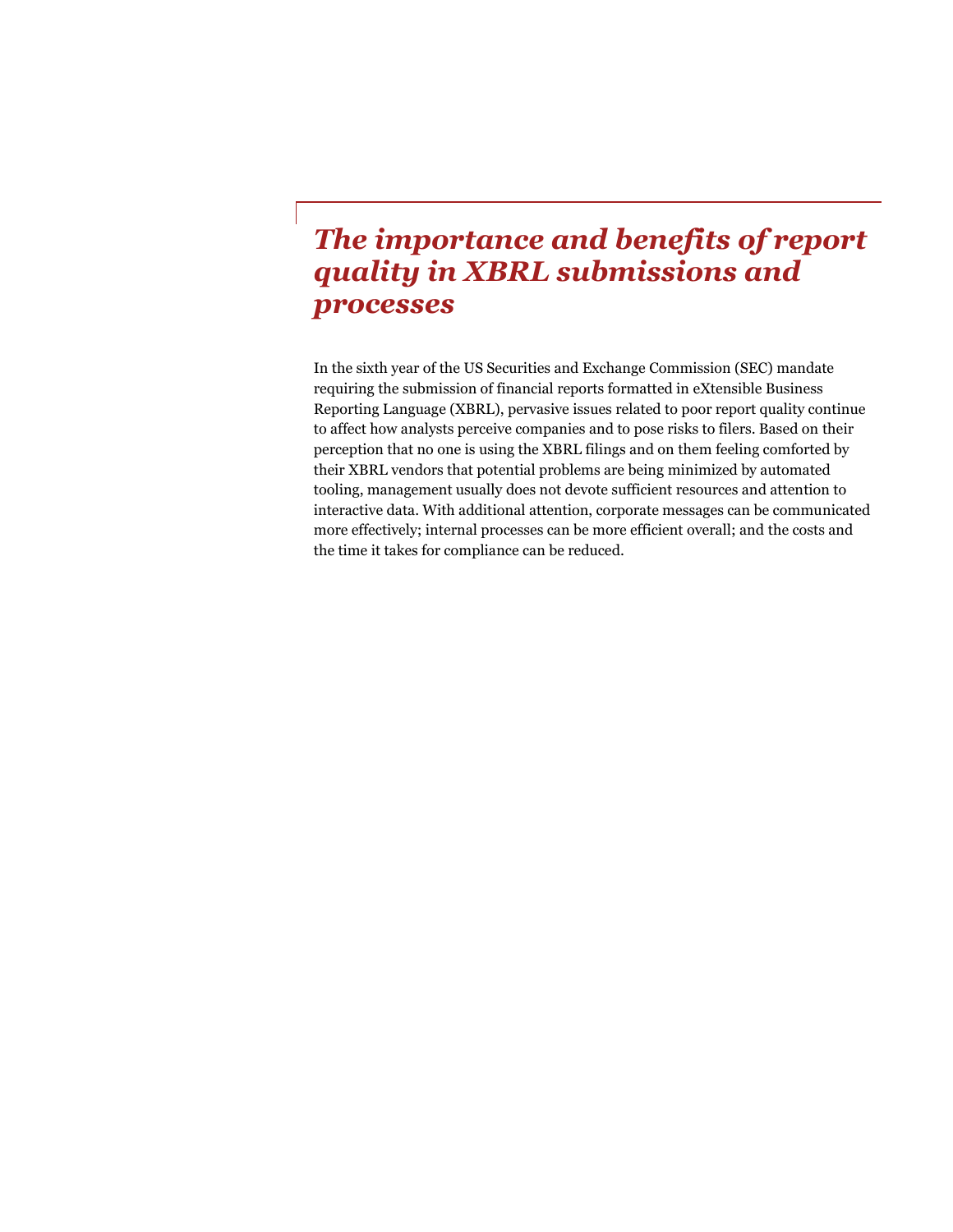# *Table of contents*

| <b>XBRL: The benefits of quality with a minimum of regrets</b>       | 1            |
|----------------------------------------------------------------------|--------------|
| Your company's XBRL-formatted reports: Who–or<br>what—is using them? | $\mathbf{2}$ |
| <b>What users are finding: Poor data quality</b>                     | 4            |
| <b>Potential consequences</b>                                        | 5            |
| Ten steps for preparing quality reports and benefiting<br>from them  | 6            |
| <b>How PwC can help</b>                                              | 7            |
| <b>Contacts</b>                                                      | 8            |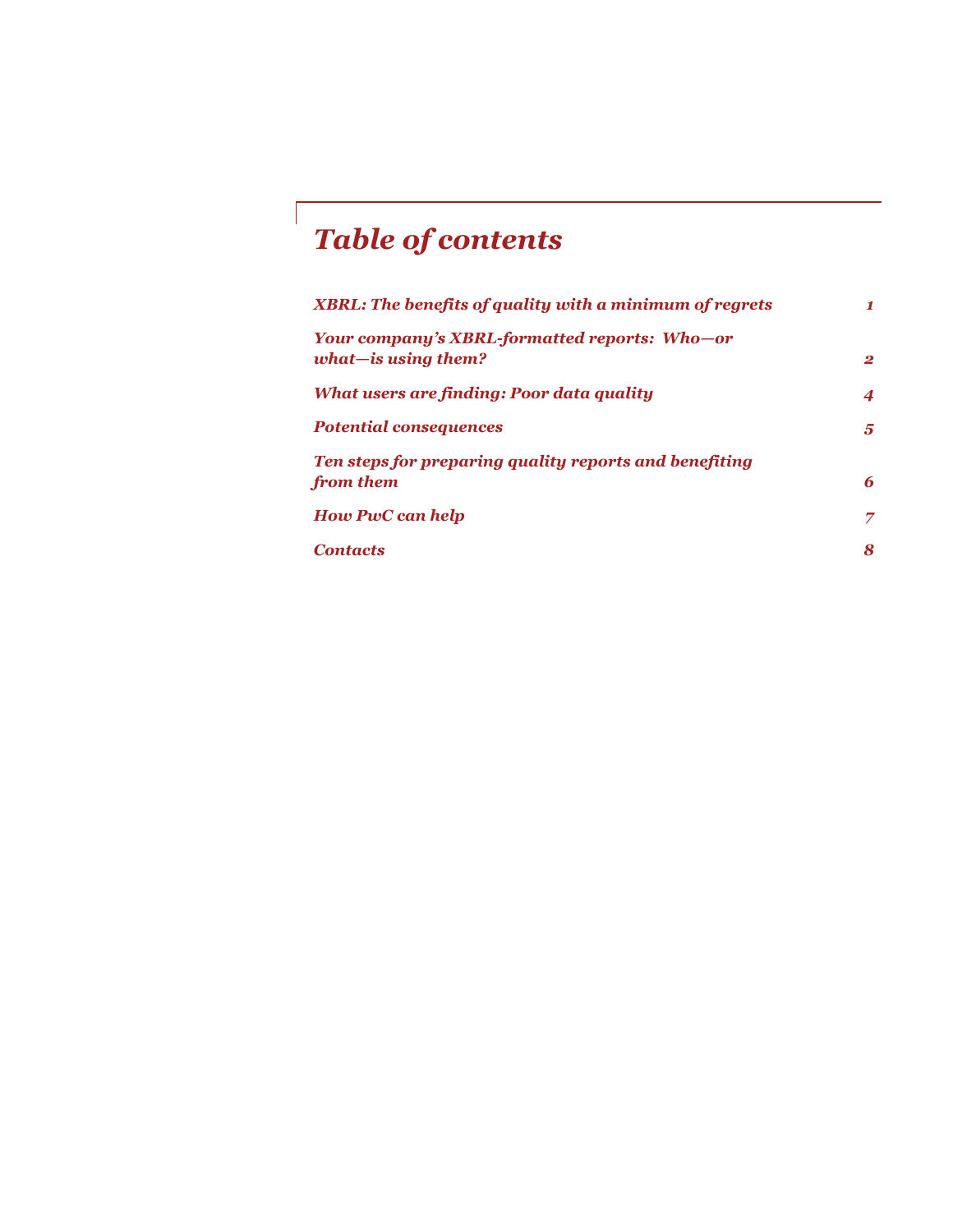### <span id="page-4-0"></span>*XBRL: The benefits of quality with a minimum of regrets*

Since April 2009, the SEC's Interactive Data Rules for Operating Companies Rule 33-9002 has stipulated that companies worldwide that submit financial statements under US generally accepted accounting principles (GAAP) to the SEC's EDGAR system provide XBRL-formatted exhibits to accompany their traditional filing. At the time of writing, more than 10,000 companies have submitted approximately 110,000 exhibits in XBRL for Forms 10-K, 10-Q, and 20-F; certain registration statements; and related submissions. Those exhibits contain more than 70 million individual data points, and mid 2014 was the third year that every number in every financial statement—including numbers otherwise buried in paragraphs of text in the Notes or certain supplemental schedules—has been structured and available from virtually every domestic filer as well as foreign private issuers reporting under US GAAP.

Those numbers reflect a required level of effort that often frustrates those who haven't found methods of implementing XBRL in ways that are integrated and that reduce total costs rather than create incremental costs; it's no surprise that some filers have expressed concern that they're being asked to perform significant amounts of additional work with little perceived benefit—especially to themselves. Surveys of preparers find that neither they themselves nor others of whom they have inquired indicate that they are actually using the XBRL data. That situation from management's point of view—has led to the deprioritization of XBRL reporting and the delegation of XBRL reporting to either outsiders or undersupported employees.

The rationale behind doing as little as possible is typically based on the belief that no one is using the XBRL-formatted disclosures—least of all the SEC itself. That belief has been debunked through studies of users of XBRL content<sup>1</sup> and indications of demand for high-quality reports. And PwC can play a role in helping companies both produce those indemand, higher-quality reports and improve internal processes, controls, and governance. In particular, the area of disclosure management is a focus of the potential streamlining of the last mile of reporting and would thereby enhance the corporate reporting control environment.

 $\overline{a}$ 1 For example, the paper "The Quality of Interactive Data: XBRL versus Compustat, Yahoo Finance, and Google Finance" compares the quality of data drawn directly from XBRL compared with typical aggregated data and demonstrates significant mismatches in the aggregated data compared with XBRL reporting. See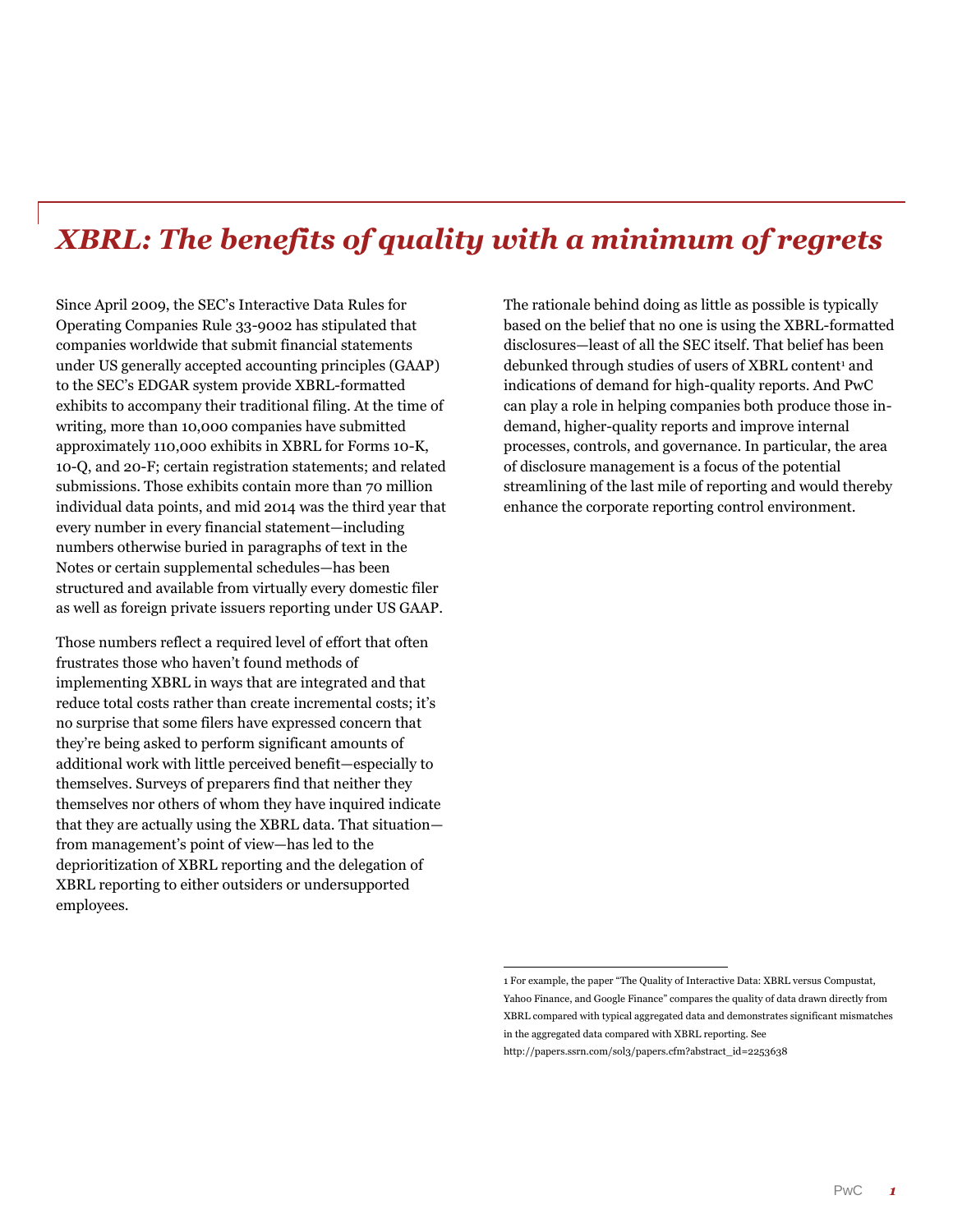### <span id="page-5-0"></span>*Your company's XBRL-formatted reports: Who—or what—is using them?*

#### *Why spend time on XBRL quality? No one's using it anyway!*

#### *Is XBRL being used?*

"Is anyone using XBRL?" It's a common question, asked by filers who do not believe that the actual current and potential future benefits of interactive data merit the costs they as filers must bear. Some feedback seems discouraging, but the answer elsewhere comes back: "In more ways than you might imagine—and by a broad audience, usually without their knowledge." Yes, it's often not *who* but *what*  is using XBRL.

XBRL is sometimes compared to the Universal Product Code (UPC), which revolutionized the retail supply chain. The analogy isn't limited to technology and process benefits; critics originally proclaimed that the UPC "offers so little return that it simply won't be worth the trouble and expense."<sup>2</sup> The benefits of standardization with XBRL, even with the known data quality growing pains, are already proving themselves. This is evident in the SEC's own use of the EDGAR data, the growth in analytical tooling, and reports from the market.<sup>3</sup>

#### *By whom—or what?*

As for users of XBRL data, the first audience is the SEC itself. Although accused by critics like Rep. Darrell Issa (R-CA) of not providing enough feedback on data quality issues and of relying on third-party data, the SEC has repeatedly indicated that it is using XBRL data as the basis to support its traditional oversight efforts.

The SEC's Division of Economic and Risk Analysis is using XBRL data to support its own oversight efforts. The SEC's strategy broadly calls for an increased focus on analytics, with plans that "filings structured for automated data retrieval and analysis will replace all filings submitted through the EDGAR system." SEC staff have also indicated that XBRL will play an important role in the commission's Accounting Quality Model, an evolving risk detection and risk-monitoring tool.

Next, the developer and analyst community is involved. BlueMatrix, a global securities research platform, began using XBRL content, and more than 800 buy-side and sellside firms, too, have been using XBRL—most of them unaware of the original source of the greatly expanded data.

Then the EDGAR Dashboard of XBRL Cloud began publishing automated, real-time feedback on exhibit quality, which forces management, investor relations personnel, and consultants to answer for perceived errors. And that management, those investor relations personnel, and those consultants were all forced to answer for debatable errors. Then TagniFi took a different approach by identifying potential errors and then sending letters to companies—with copies to the SEC—that asked the companies to correct the errors. Minimizing the mechanical effort it took to get at the data meant that the analysts could consume the data and make suggested corrections automatically—thereby reducing the impact of the preparerquality problems.

The EDGAR system was designed to "make corporate and financial information available to investors, the financial community and others in a matter of minutes."<sup>4</sup> Even so, it

 $\overline{a}$ 

 $\overline{a}$ 

<sup>2</sup>[http://barcodes.gs1us.org/DesktopModules/Bring2mind/DMX/Download.aspx](http://barcodes.gs1us.org/DesktopModules/Bring2mind/DMX/Download.aspx?TabId=136&DMXModule=731&Command=Core_Download&EntryId=79&PortalId=0) [?TabId=136&DMXModule=731&Command=Core\\_Download&EntryId=79&Port](http://barcodes.gs1us.org/DesktopModules/Bring2mind/DMX/Download.aspx?TabId=136&DMXModule=731&Command=Core_Download&EntryId=79&PortalId=0) [alId=0](http://barcodes.gs1us.org/DesktopModules/Bring2mind/DMX/Download.aspx?TabId=136&DMXModule=731&Command=Core_Download&EntryId=79&PortalId=0)

<sup>3</sup>The SEC's October 2013 request for proposal for modernizing EDGAR speaks to the commission's plans related to analytic tooling. See <https://www.fbo.gov/utils/view?id=8d66286b7fe1663a4e749df8331e6f8b>

<sup>4</sup> <http://edgar.sec.gov/info/edgar/regoverview.htm>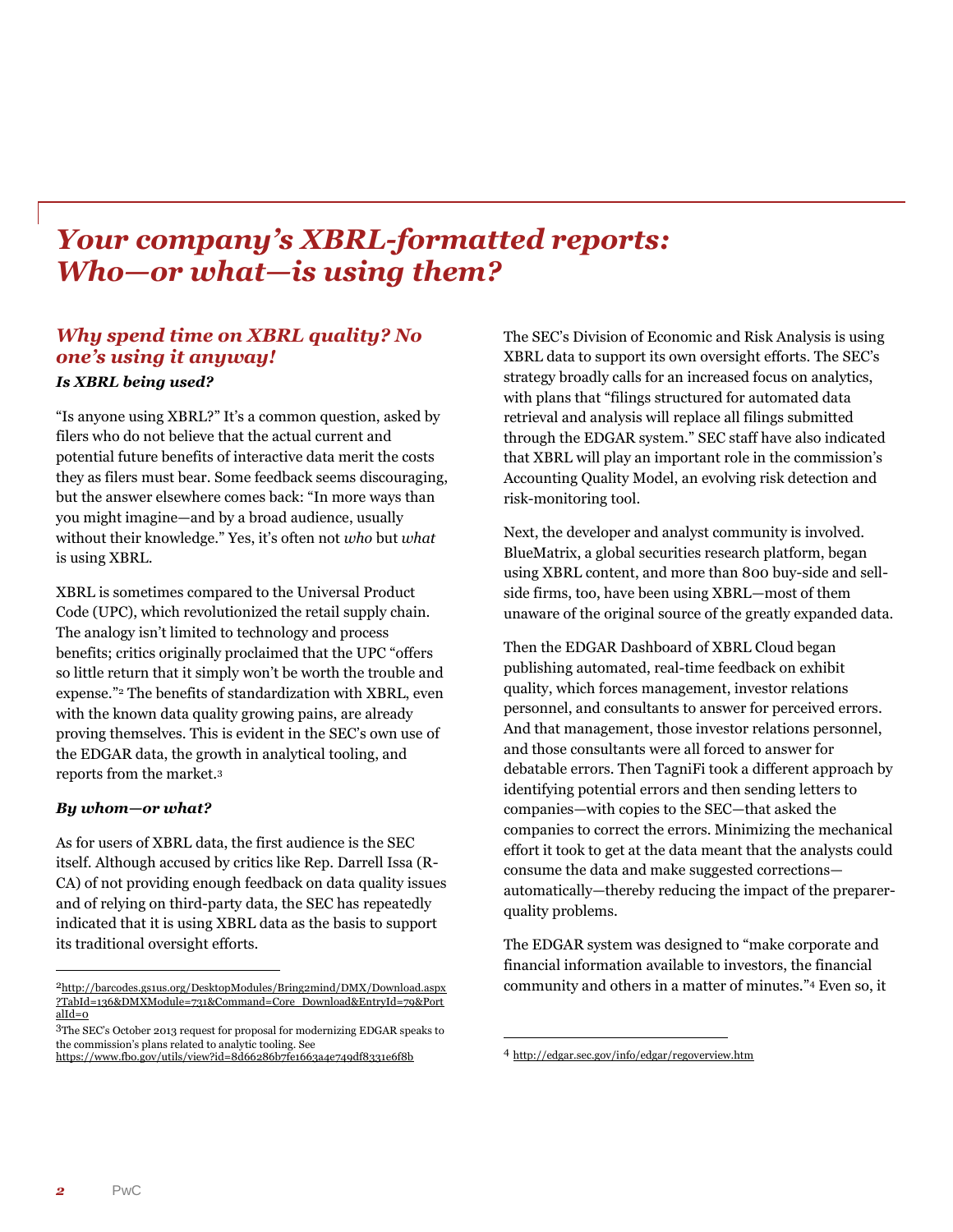was largely impractical to be able to use the information in minutes—until XBRL.

XBRL exhibits on EDGAR are available either as raw files or in a viewer whereby users see a standardized presentation and drill down to underlying definitions and other information. More solutions emerged for different types of users: simple presentation on screen, automated entry into Excel templates, summarized data with drill-down to detail and then to the original representation, comparisons across periods and filers, and raw data sets queryable with database tools.

The granularity, immediacy, and reusability of XBRL means that EDGAR data is now open for the market to consume and is made available often for little or no cost. XBRL US<sup>5</sup> produced a historical database for members and subscribers and then sponsored an annual challenge to encourage the development of open-source analytic tools. Some of the participants go on to commercialize their later efforts—such as Calcbench<sup>6</sup> and XBRLAnalyst<sup>7</sup> —whereas others move forward with open-source offerings, such as Arelle.<sup>8</sup>

Other market participants capitalized on the reduced mechanical effort of XBRL to populate their own models and tools: "SEC Filings for Humans"<sup>9</sup> is the work of one person fed up with difficult-to-use tools, the leveraging of XBRL, and other content. Its developer wondered, "Why did I have to build this?" but went from learning how to build a website to exposing XBRL and other data in seven months. Nonhumans process XBRL as well: US Equity News<sup>10</sup> delivers reports in real time, and the Thinknum<sup>11</sup> Web platform for financial analysis enables its users to develop models that update instantly when XBRL data is published.

 $\overline{a}$ 

#### *[How] Is XBRL used?*

XBRL's chicken-and-egg situation no longer exists. There is a critical mass of public-company disclosures, and there is a critical mass of users. The SEC has indicated that soon "filings structured for automated data retrieval and analysis will replace all filings submitted through the EDGAR system."<sup>12</sup>

- **Filers** can now be encouraged that their efforts to create quality XBRL (1) are leading to valuable use and (2) can be applied to better understand their own businesses and create better XBRL documents.
- **Investors** can learn how others are gaining faster and deeper insights through XBRL-equipped tooling.
- **Auditors** can learn how the SEC is performing automated and in-depth analysis of their clients, can learn the warning signs, and can populate their own disclosure checklists.
- **Academicians** can learn how to both research XBRL and use XBRL to facilitate their research on companies and the market.
- **Regulators** can gain insights into how the market is using XBRL and can then work to optimize XBRL for that purpose.

 $\overline{a}$ 

<sup>5</sup> [http://www.xbrl.us/research/Pages/challenge.aspx.](http://www.xbrl.us/research/Pages/challenge.aspx)

<sup>6</sup> <http://www.calcbench.com/>

<sup>7</sup> <http://findynamics.com/>

<sup>8</sup> [http://www.arelle.org](http://www.arelle.org/)

<sup>9</sup> <http://rankandfiled.com/>

<sup>10</sup> <http://www.myiris.com/newsCentre/sectionShow.php?secID=usequities>

<sup>11</sup> <http://thinknum.com/>

<sup>12</sup> <http://www.sec.gov/about/sec-strategic-plan-2014-2018-draft.pdf>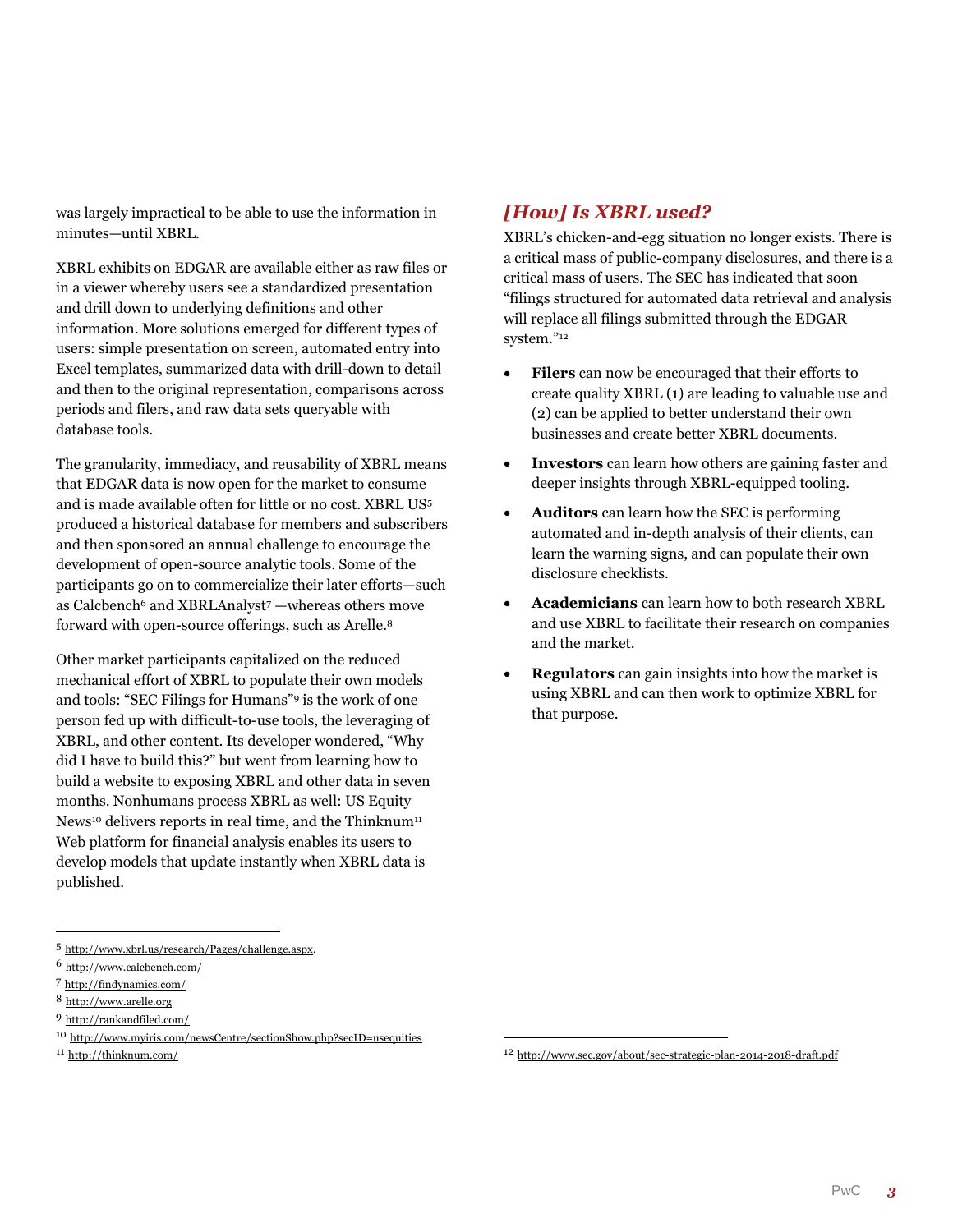### <span id="page-7-0"></span>*What users are finding: Poor data quality*

The good news is that this information is now forever freely available on the Internet. The bad news: this information some of it of questionable quality—is now forever freely available on the Internet. Like those pictures you or your children posted on Facebook 10 years ago that you wish you weren't reminded about today, the trail of prior filings may have an influence on future stakeholders and analysts. The fact that companies reported billions of dollars of negative sales or quintillions of dollars in global public float (yes, those have happened) or indicated that the company's cash was special and unlike any other company's cash—like a number of Fortune 200 companies have done—may come back some day to haunt those filers. For some, the haunting has already begun because the SEC has started sending "Dear CFO" letters<sup>13</sup> to companies whose completeness of required calculation relationships has been questioned. For others, the fact that acceptance into the EDGAR system is not the same as a satisfactory, quality filing, is something they might find out about in the near future.

There are challenges involved in using that XBRL data, as published in both research by the academic community and observations by the SEC itself. There are widespread quality issues with XBRL filings, including large numbers being provided as negative when they should be positive, lack of completeness, inconsistency, and overcustomization, which reduced comparability.

The SEC's most recent observations<sup>14</sup> note that smaller filers constitute 96% of the situations when a filing is made up of highly customized tags (custom tag rates exceeding 50%), with "systemic evidence" that they were creating a custom tag rather than using a standard tag that should have sufficed. Using an outsourcing provider wasn't necessarily a cure; one outsourcing vendor was identified as being responsible for one-third of the companies identified as having high and unjustified custom tag rates.

Those costs, efforts, and challenges bring into question the potential of XBRL to result in reduced costs, reduced risks, greater transparency, clearer communication from companies directly to stakeholders, and better oversight. That such benefits increase with broad use, requiring a starting point to build on, is why we have to determine whether anyone is able to get value from the starting point on the way to potential greater benefits. Trains can't run without the infrastructure of train tracks, and a streamlined business-reporting supply chain won't come into being without a foundation of interactive data effectively in place.

### *Where are filers having the greatest difficulties, and why should it be, "Don't do it their way; do it your way"?*

Why are there so many quality issues? In many cases, it's because of overreliance on software vendors and service providers that claim their automated tools produce highquality documents without management's having to learn anything about the US GAAP financial reporting taxonomy or the SEC's requirements. In other cases, it simply amounts to inappropriate processes and inadequate controls. Just because the XBRL looks the same as the traditional report doesn't mean it is the same.

XBRL filings are quality filings when they faithfully represent management's message to the marketplace and clearly communicate the results. Management knows the message it's trying to convey better than anyone does. And XBRL's capability to deliver management's message directly to the stakeholder community in a more-readilydiscoverable and more-easily-consumable fashion—rather than letting the message be altered through the typical normalization process of data aggregators that conform companies' unique messages to fixed templates and a fixed vocabulary, no matter how extensive—is unique and must be driven by management's attentive participation. Learning how to best use the XBRL vehicle to communicate the message is an important part of corporate governance and responsibility.

 $\overline{a}$ 

<sup>13</sup> <http://www.sec.gov/divisions/corpfin/guidance/xbrl-calculation-0714.htm>

<sup>14</sup> [http://www.sec.gov/dera/reportspubs/assessment-custom-tag-rates](http://www.sec.gov/dera/reportspubs/assessment-custom-tag-rates-xbrl.html#.U9AO6WOwXVE)[xbrl.html#.U9AO6WOwXVE.](http://www.sec.gov/dera/reportspubs/assessment-custom-tag-rates-xbrl.html#.U9AO6WOwXVE)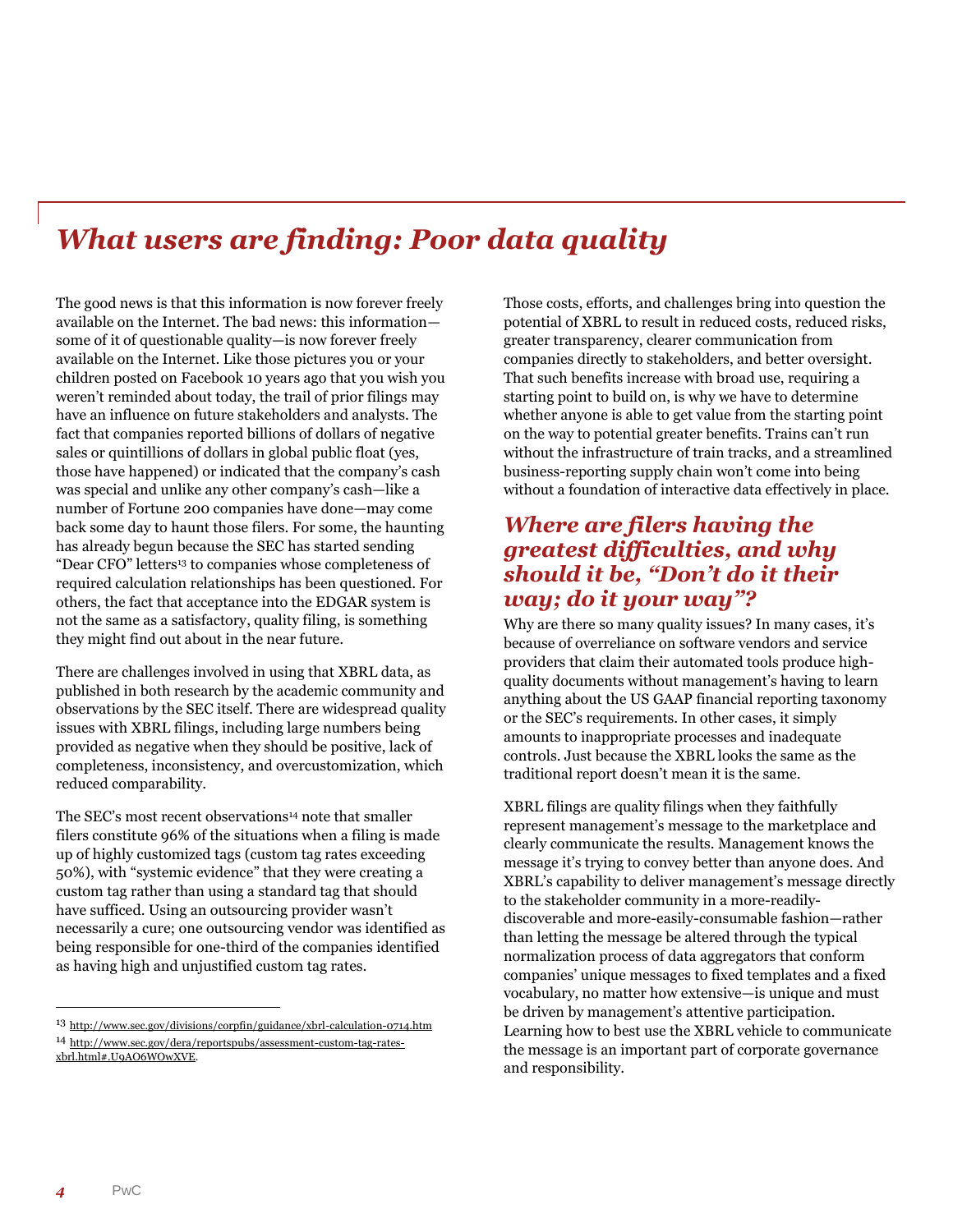## <span id="page-8-0"></span>*Potential consequences*

The SEC's limited-liability provision covers an initial 24 month period from an organization's first XBRL filing. That provision has expired for a majority of companies and will completely sunset on October 31, 2014. Material errors in a company's XBRL report are subject to the same liability exposures as the company's traditional HTML filings. Additionally, "controls and procedures with respect to interactive data fall within the scope of disclosure controls and procedures. That the principal executive and financial officers do not need to consider such controls in making their individual certifications about their responsibility for establishing and maintaining the filer's disclosure controls and procedures does not mean that the filer can exclude such controls in complying with Rules 13a-15 and 15d-15 and Item 307 of Regulation S-K."

Companies are required to ensure that their XBRL files completely and accurately represent their disclosures. As such, the primary risk associated with XBRL lies in providing data that is incomplete, inaccurate, or

inconsistent with the corresponding financial statements. For many companies, reporting errors go undetected due to ineffective processes and/or inadequate review procedures. That could include failure to comply with the SEC's *EDGAR Filer Manual* rules, which would result in missed filing deadlines and/or amended filings.

Reporting process and control weaknesses may be the most significant risks management faces. The output of reports with material errors; inadequate review procedures; inappropriate access and information technology controls; lack of understanding of controls and related documentation; and other issues are clear indicators of process and control weaknesses.

In summary, company management is responsible for both material reporting errors and related processes and controls, and lack of the right amount of attention can lead to legal, professional, reputational, and regulatory risks.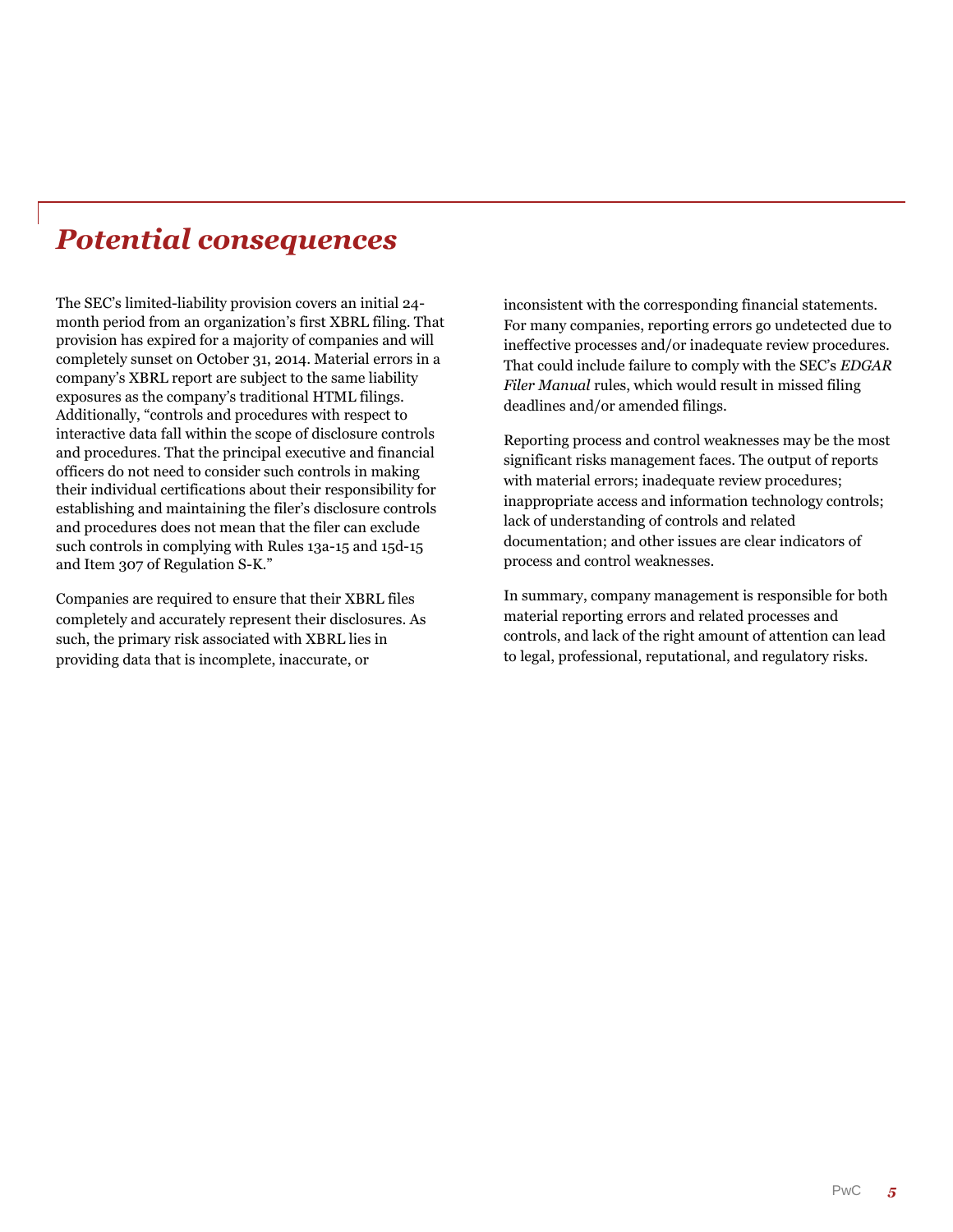### <span id="page-9-0"></span>*Ten steps for preparing quality reports and benefiting from them*

While solutions to production and consumption of XBRL reports are multiplying, the market is recognizing and noting which organizations are not producing quality XBRL reporting. With that in mind, management should take the following steps to prepare quality XBRL reports.

- 1. Involve management actively.
- 2. Make management responsible for its XBRL submissions, and disallow delegation of the responsibility to others—which in fact it is not permitted to do but in practice often does.
- 3. Management must be committed to determining the best ways of communicating its message to the market via XBRL and of expressing its commitment to all involved.
- 4. Provide proper training for all of those involved in the process, and devote time to regular updates on changes to rules and on new best practices.
- 5. Design special programs for those new to XBRL reporting and offer ongoing training for experienced colleagues.
- 6. Establish an environment of continuous improvement.
- 7. Perform ongoing evaluations of ways to apply XBRL, such as for internal integration, benchmarking, and analysis.
- 8. Take the evaluation beyond XBRL to the greater role of standardization in the forms of industry transactional standards, International Financial Reporting Standards, and technology architecture. Organizing, simplifying, standardizing, and adding discipline to all processes are all relevant in this environment and facilitated by disclosure management applications.
- 9. Implement adequate controls and relevant processes that get monitored and maintained so as to incorporate new guidance and best practices, and monitor progress toward the highest quality evaluated.
- 10. Collaborate with peers in your region and industry to learn together and to provide feedback together to the Financial Accounting Standards Board for taxonomies and industry guidelines.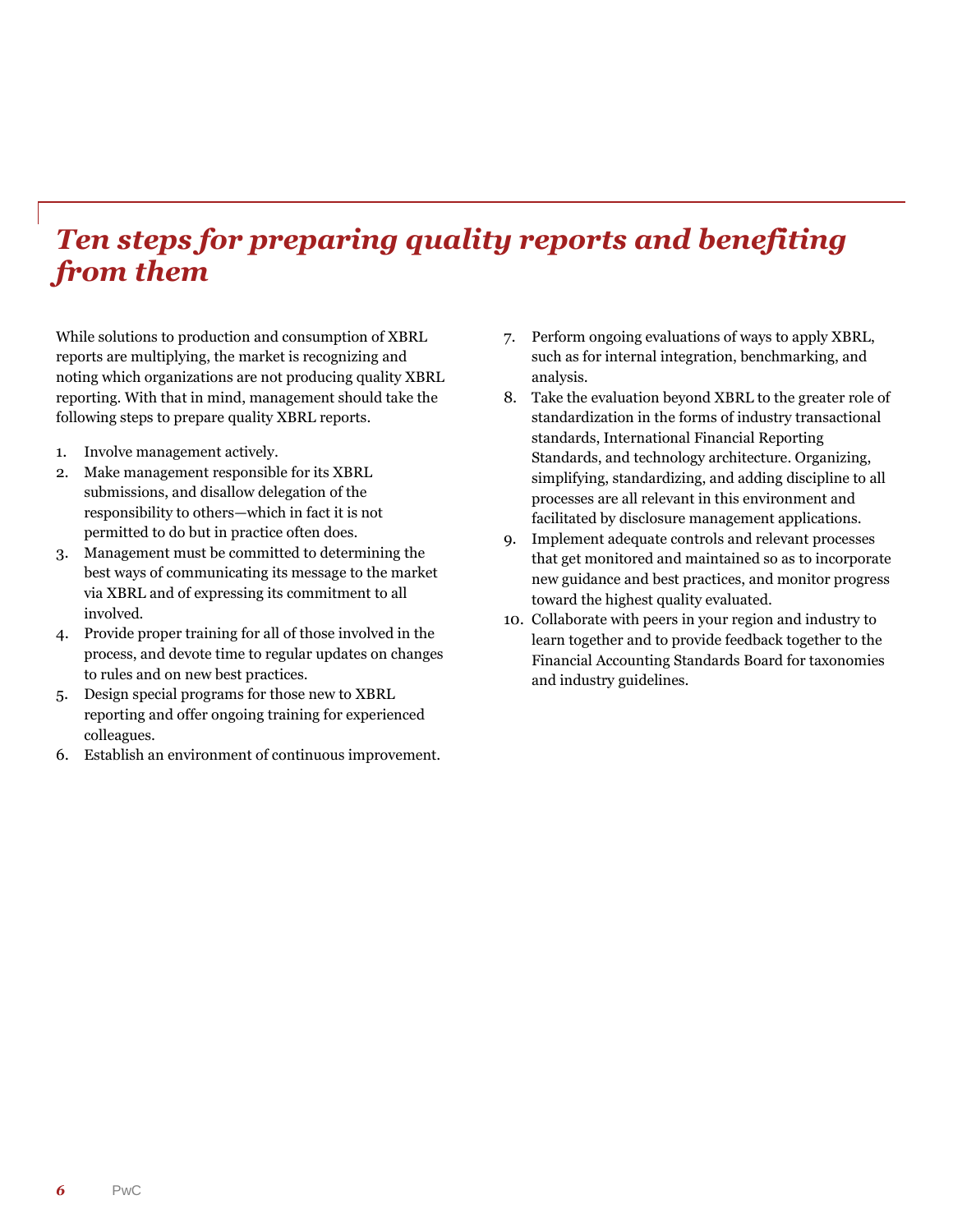# <span id="page-10-0"></span>*How PwC can help*

Have you thought about what a material XBRL error constitutes? What are the possible items that could go wrong in your XBRL filings? How do you identify those errors before you file? Is your current process optimized and operating effectively? Which of these items concern you?

Having a plan in place so as to be able to answer those questions and others offers a way forward to mitigate your risks and ensure a quality submission to the SEC. Additional opportunity comes from looking beyond the compliance aspect and taking advantage of the ability of structured information to optimize your reporting effectiveness and efficiency.

PwC has extensive experience in working with companies to help them understand—and respond to—XBRL reporting risks as well as to use standardization for the enhancing of reporting processes. We bring to each engagement an established process and control framework that we tailor to the organization's specific implementation. Our approach is designed to provide concrete recommendations that will improve the quality and efficiency of your company's process.

> *Pervasive XBRL report quality problems can and should be overcome* www.pwc.com/xbrl